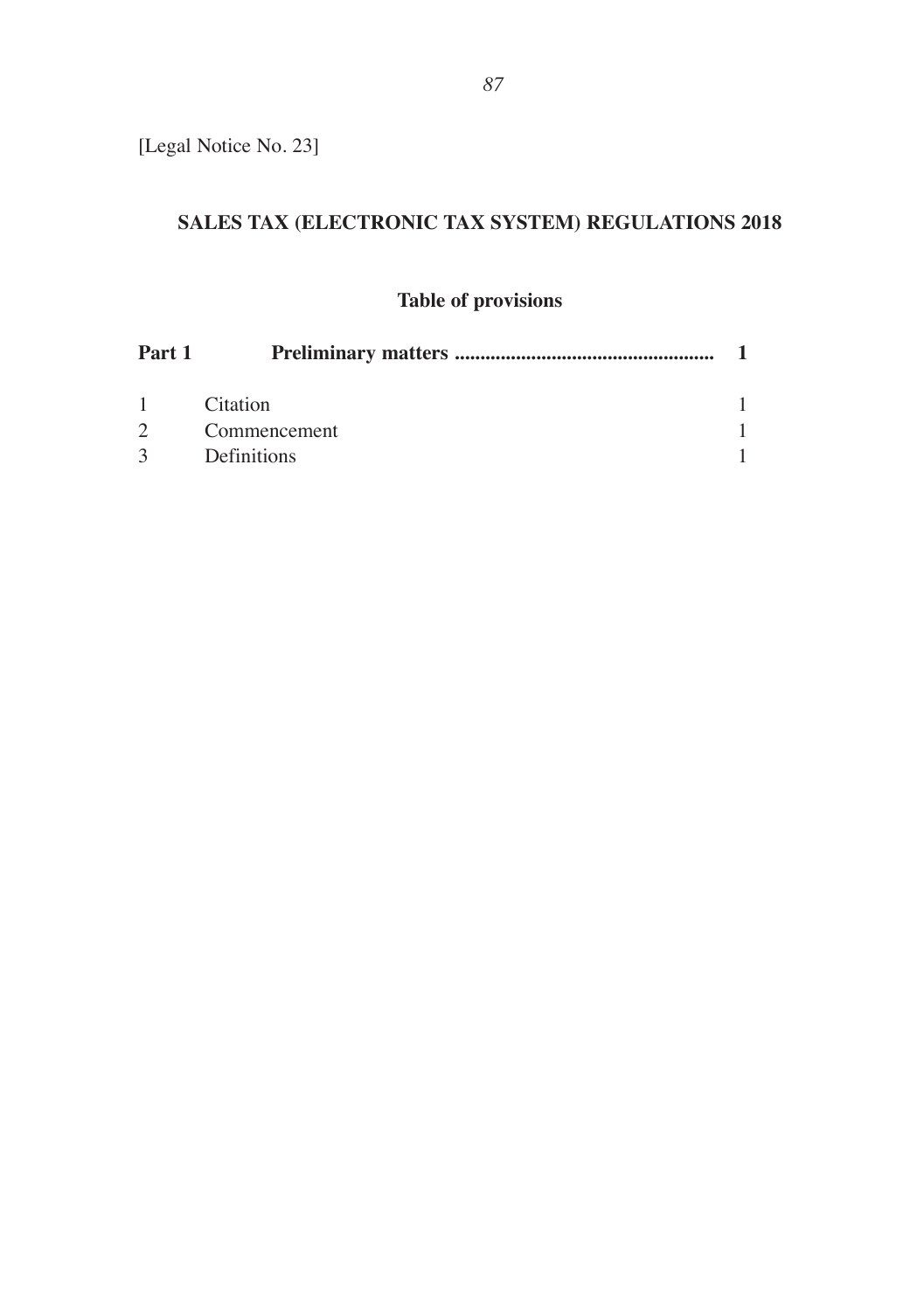#### **SALES TAX (ELECTRONIC TAX SYSTEM) REGULATIONS 2018**

In exercise of the powers conferred by section 31 of the *Sales Tax Act* (Cap. 125), the Minister for Finance and Treasury makes the following Regulations:

#### **Part 1 Preliminary matters**

#### **1 Citation**

These Regulations may be cited as the Sales Tax *(Electronic Tax System) Regulations 2018.*

#### **2 Commencement**

These Regulations commence on publication in the *Gazette.*

#### **3 Definitions**

In these Regulations:

"electronic tax system" means a procedure established by the Commissioner for the doing of anything required or permitted to be done by the Act in relation to the furnishing of tax returns or other documents and their payments and for the payment or refund of any taxes;

"electronic tax assessment" means an assessment issued under the Act by way of electronic means;

"user identification name" means the taxpayer selected user name which identifies that taxpayer's account in the electronic tax system.

#### **4 Application of Regulations**

These regulations apply to furnishing and servicing of tax returns or other documents and payment or refund of any taxes required under the Act.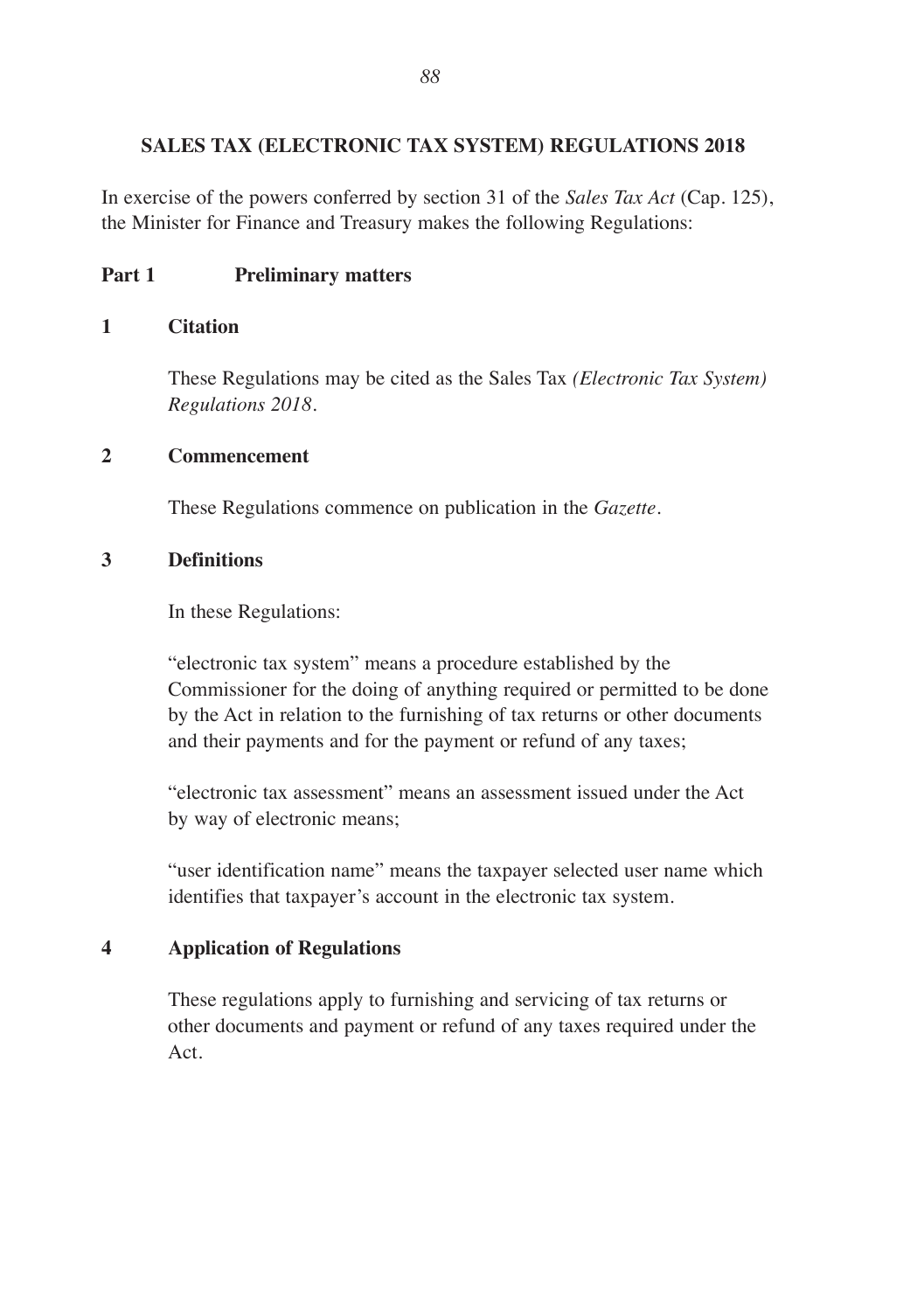- 5. Directions for electronic tax system
	- (1) The Commissioner may make directions for:
		- (a) lodging of a registration application;
		- (b) registration of tax payers;
		- (c) issuing and cancellation of user identification names and passwords to registered users;
		- (d) a process to validate the identity of a registered user and link them to their taxpayer identification number (TIN);
		- (e) those tax returns and other documents that may be transmitted through the electronic notice system, including the form and manner in which they are to be transmitted;
		- (f) amendments to the electronic forms or documents;
		- (g) payment of tax;
		- (h) refund of tax;
		- (i) service of any document by the Commissioner;
		- (j) the doing of any other act or thing that is required or permitted to be done under tax law;
		- (k) the use of the electronic tax system, including the procedure applicable if there is a malfunction in the system;
		- (l) the use of symbols, codes, abbreviations, or other notations to represent any information required; and
		- (m) any other matters for the better provision of the electronic tax system.
	- (2) A registered user may furnish a tax return or other document to the specified online account of a registered user.
	- (3) The Commissioner may serve a document to the official email account of a registered user.
	- (4) If a tax return or other document furnished to the account of the Commissioner using the user identification name and password of the registered user the tax return or other document is presumed to be made by the registered user.